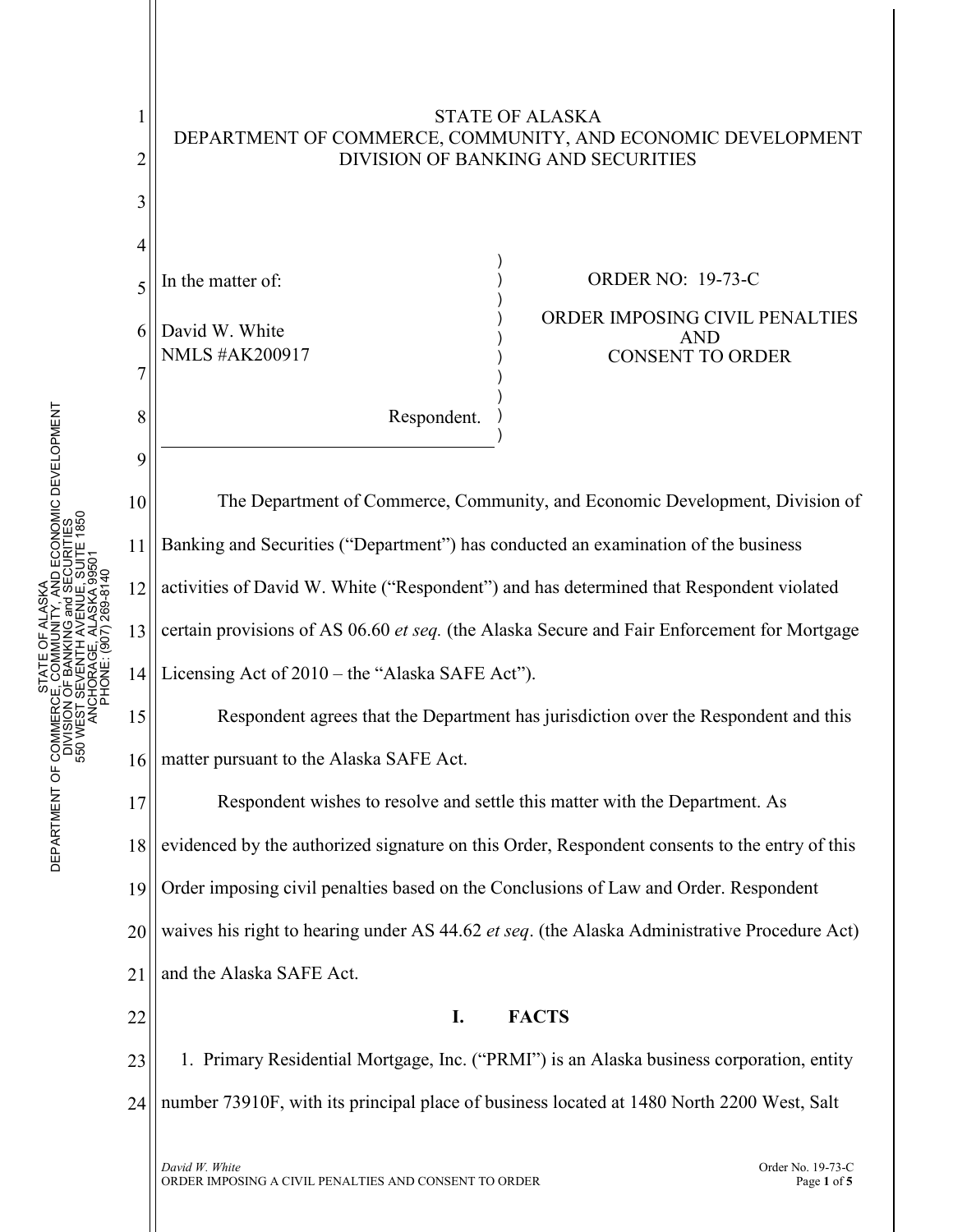1 2 3 4 5 6 7 8 9 10 11 Lake City, Utah 84116. On March 19, 2010, the Department issued an Alaska Mortgage Broker/Lender license to PRMI. The unique identifier assigned to PRMI by the Nationwide Multistate Licensing System & Registry ("NMLS") is AK3094. On February 24, 2009, the Department issued Mortgage Loan Originator ("MLO") number AK200917 to Respondent. The unique identifier assigned to Respondent by the NMLS is 200917. 2. In November 2018, the Department conducted an examination of PRMI and its MLOs. At the time of the examination, Respondent was an MLO who was sponsored by PRMI. During the examination, the Department found that Respondent maintained one advertisement that did not display PRMI's and Respondent's unique identifiers. 3. An MLO must clearly and conspicuously display the unique identifier of the MLO, and the unique identifier of the mortgage broker or mortgage lender sponsoring the MLO, on all

## **II. CONCLUSIONS OF LAW**

14 15 16 1. Respondent violated AS 06.60.325 and 3 AAC 14.510(2) by failing to clearly and conspicuously display PRMI's and Respondent's unique identifiers in the advertisement found during the examination.

17 18 2. Respondent is subject to a civil penalty under AS 06.60.420 for violating AS 06.60.325 and 3 AAC 14.510(2).

19

12

advertisements.

13

## **III. ORDER**

20 21 Pursuant to the Alaska SAFE Act and on the basis of the Findings of Fact, Conclusions of Law, and Respondents' consent to the entry of this Order, the Department

22 ORDERS Respondent to:

23 1. Pay a civil penalty of \$500. This amount was calculated at \$500 for the one

24 advertisement found during the examination that did not clearly and conspicuously display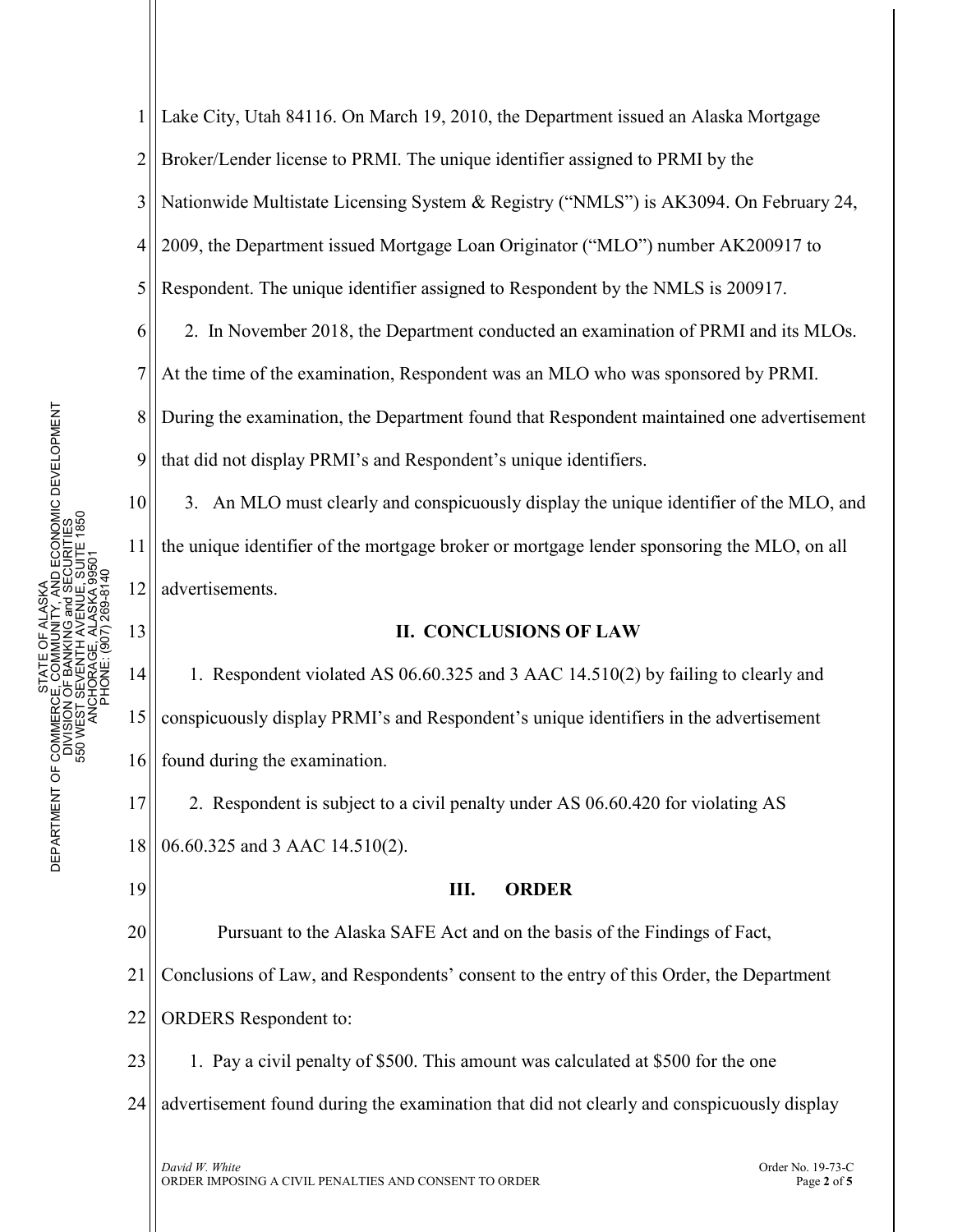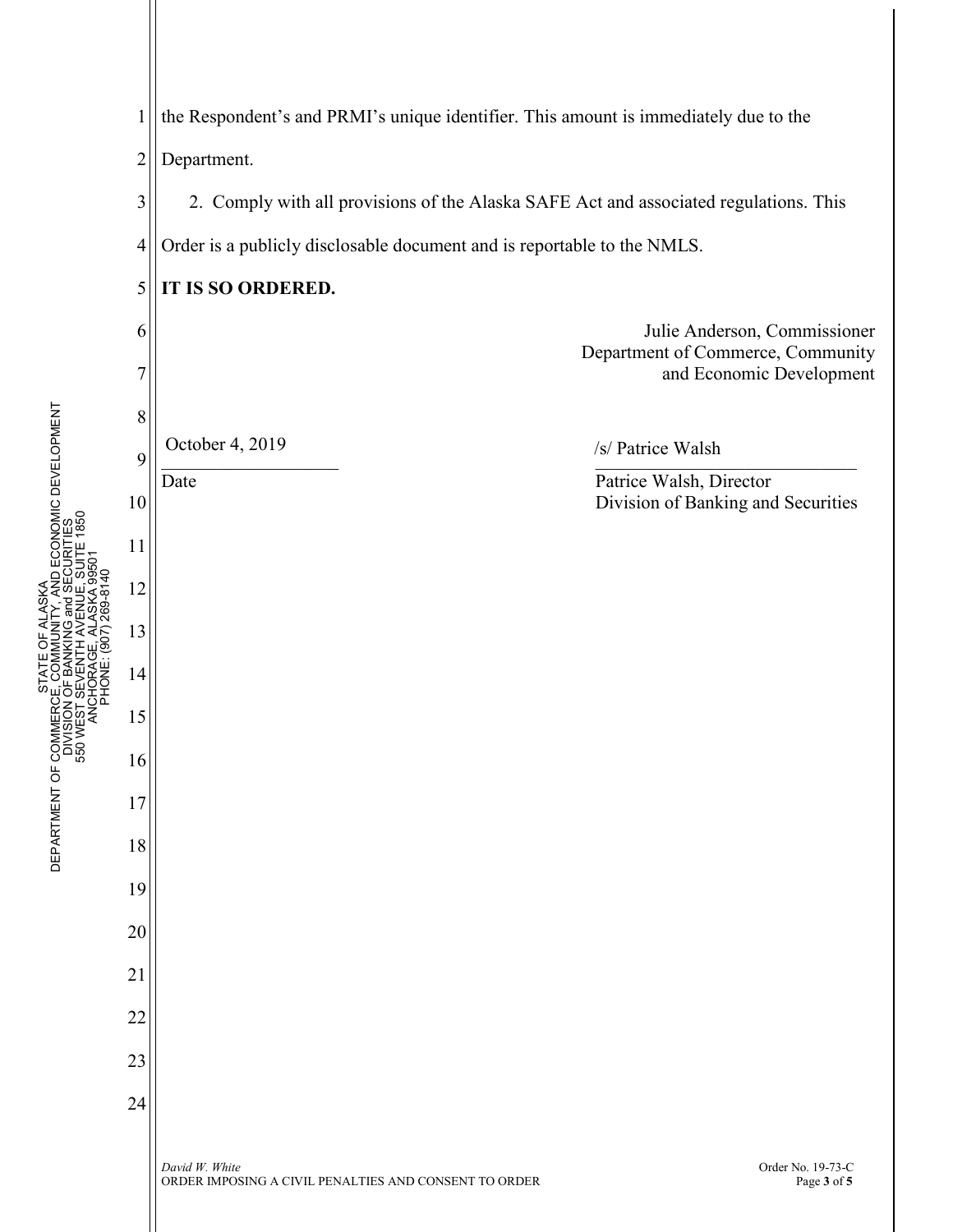1

2

10

11

14

//

//

//

//

//

//

//

//

//

//

//

15

16

17

18

19

20

21

22

23

24

## **Consent to Entry of Order**

## **David W. White**

3 4 5 I, David W. White, hereby acknowledge that I have read the foregoing Consent Order, I am aware of the right to a hearing and appeal in this matter, and have waived the same.

6 7 8 9 I admit to the jurisdiction of the Department of Commerce, Community and Economic Development, Division of Banking and Securities ("Department") and further consent to entry of this Order by the Department as settlement of the issues contained in this Order. I admit to violation of the Alaska SAFE Act.

12 13 I understand that the Department reserves the right to take further actions to enforce this Order or to take appropriate action upon discovery of other violations of the Alaska SAFE Act, and that I will fully comply with the terms and conditions of this Order, the Alaska SAFE Act and associated regulations.